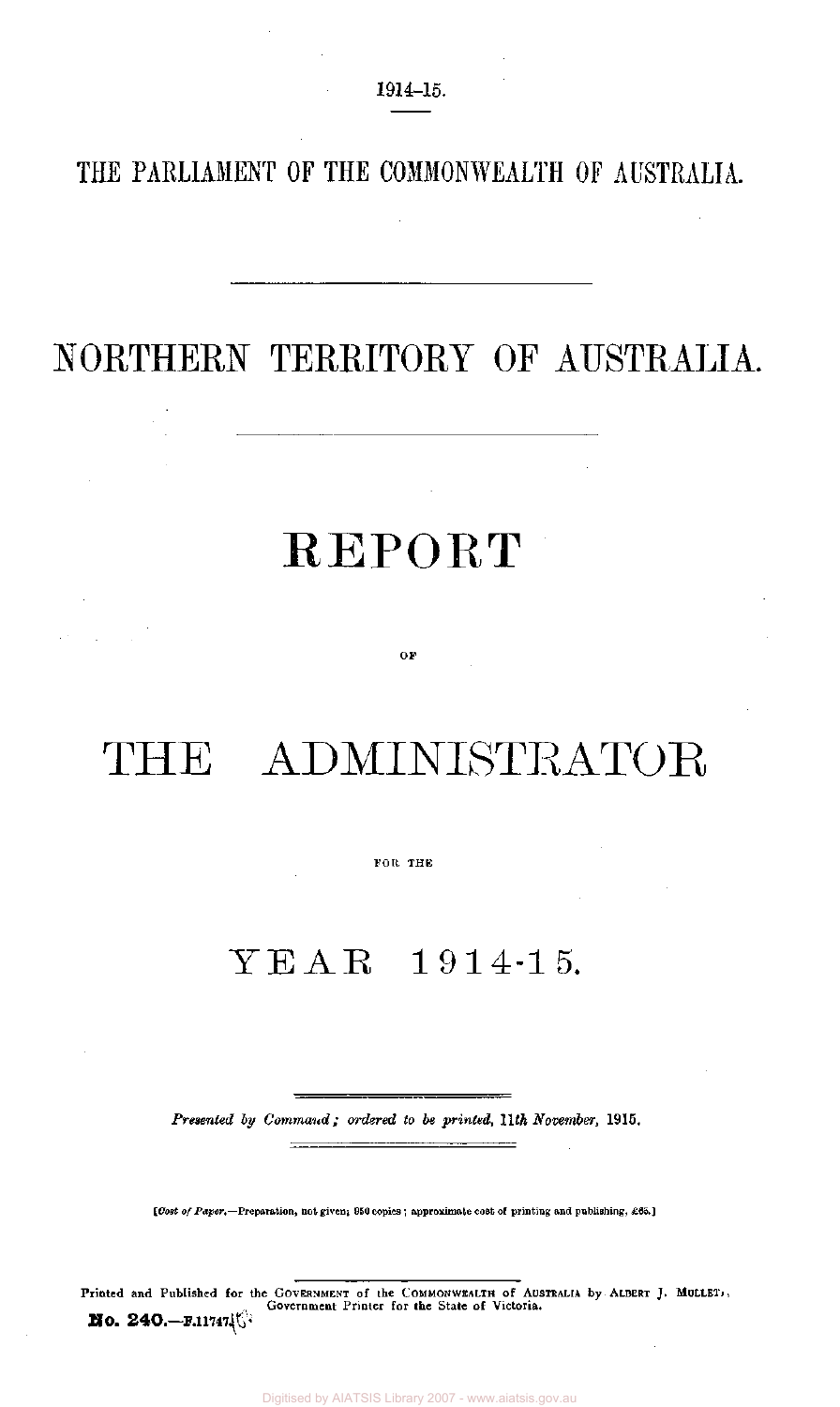# CONTENTS.

 $\mathcal{L}^{\mathcal{L}}(\mathcal{A})$  is a subset of  $\mathcal{L}^{\mathcal{L}}(\mathcal{A})$  , and

|                                      |                      |                      |                        | Page                           |                                                                                                |                      | Page                       |
|--------------------------------------|----------------------|----------------------|------------------------|--------------------------------|------------------------------------------------------------------------------------------------|----------------------|----------------------------|
| Aboriginals<br>$\ddotsc$             | $\ddot{\phantom{1}}$ | $\ddot{\phantom{1}}$ | $\sim$                 | 24, 26<br>$\ddot{\phantom{0}}$ | Keeper of Gaol and Labour Prison                                                               | ٠.                   | 29                         |
| Accommodation                        | $\ddot{\phantom{0}}$ | $\ddot{\phantom{1}}$ | $\ddot{\phantom{1}}$   | 83<br>$\ddotsc$                |                                                                                                |                      |                            |
| Advances to Settlers                 |                      | $\ddot{\phantom{1}}$ | $\ddot{\phantom{1}}$   | 35<br>$\ddotsc$                |                                                                                                |                      |                            |
| Ants—White<br>$\ddot{\phantom{a}}$   | . .                  | ٠.                   | $\ddot{\phantom{1}}$   | 45<br>х.                       | Labour<br>х.                                                                                   | $\ddot{\phantom{0}}$ | 14                         |
| Agriculture<br>$\ddot{\phantom{1}}$  | $\ddot{\phantom{1}}$ | ٠.                   | $\ddot{\phantom{0}}$   | 10, 31<br>$\ddot{\phantom{0}}$ | Land Settiement<br>$\ddot{\phantom{a}}$<br>$\ddot{\phantom{0}}$                                | ٠.                   | 8,53,57                    |
| Arbitration Court Award              |                      | . .                  | $\bullet$ .            | 15<br>$\ddot{\phantom{1}}$     | Law Courts<br>$\ddot{\phantom{1}}$<br>٠.<br>٠.                                                 | ٠.                   | 80<br>٠.                   |
| Arltunga Battery                     | $\ddot{\phantom{1}}$ | ٠.                   | $\ddot{\phantom{1}}$ . | 64<br>$\ddot{\phantom{1}}$     | Lighthouses<br>$\ddot{\phantom{0}}$<br>$\ddot{\phantom{1}}$<br>$\ddot{\phantom{1}}$            | ٠.                   | 79<br>$\ddot{\phantom{1}}$ |
|                                      |                      |                      |                        |                                | Local Courts<br>$\ddot{\phantom{0}}$<br>$\ddot{\phantom{1}}$<br>$\ddot{\phantom{0}}$           | . .                  | 80<br>$\ddot{\phantom{0}}$ |
|                                      |                      |                      |                        |                                |                                                                                                |                      |                            |
|                                      |                      |                      |                        |                                |                                                                                                |                      |                            |
| Batchelor Farm                       | ٠.                   | . .                  | . .                    | 37<br>$\ddot{\phantom{1}}$     | Machinery--Mining<br>$\ddot{\phantom{0}}$<br>. .                                               | $\ddot{\phantom{1}}$ | 74<br>$\ddot{\phantom{1}}$ |
| Battery-                             |                      |                      |                        |                                | Maranboy Battery<br>$\ddot{\phantom{0}}$<br>$\ddot{\phantom{1}}$                               | $\ddot{\phantom{1}}$ | 61<br>$\ddot{\phantom{1}}$ |
| Aritunga<br>                         | $\ddot{\phantom{1}}$ | . .                  | . .                    | 64<br>$\ddot{\phantom{0}}$     | Mataranka Sheep Station<br>$\ddot{\phantom{0}}$                                                | . .                  | 41<br>٠.                   |
| Maranboy<br>$\ddotsc$                | $\ddot{\phantom{1}}$ | $\cdots$             | $\ddot{\phantom{a}}$   | 61<br>$\ddot{\phantom{1}}$     | Medical Officer<br>$\ddot{\phantom{0}}$<br>. .                                                 | ٠.                   | 91<br>$\ddot{\phantom{1}}$ |
| Biological Research                  |                      | $\ddot{\phantom{0}}$ | $\ddot{\phantom{0}}$   | 14                             | Mines<br>$\ddot{\phantom{0}}$<br>$\ddot{\phantom{1}}$                                          |                      | 59<br>$\ddot{\phantom{1}}$ |
| Bores.                               |                      |                      |                        | $\ddot{\phantom{0}}$<br>60     | $\ddot{\phantom{1}}$<br>Minorals                                                               | ٠.                   | .59,68                     |
| $\ddotsc$                            | $\ddot{\phantom{1}}$ | $\cdot$ $\cdot$      | $\ddot{\phantom{0}}$   | . .                            | $\ddot{\phantom{a}}$<br>$\ddot{\phantom{1}}$<br>٠.                                             | . .                  |                            |
| Botanical Gardens                    | $\ddot{\phantom{0}}$ | $\ddot{\phantom{0}}$ | $\ddot{\phantom{1}}$   | 11, 41                         | Mining<br>$\ddot{\phantom{1}}$<br>$\ddot{\phantom{0}}$<br>$\ddot{\phantom{1}}$                 | . .                  | 9<br>. .                   |
| Butter<br>$\ddot{\phantom{1}}$       | $\ddot{\phantom{1}}$ | . .                  | . .                    | 32<br>$\ddot{\phantom{1}}$     |                                                                                                |                      |                            |
|                                      |                      |                      |                        |                                | Pastoral<br>$\ddot{\phantom{1}}$                                                               |                      | 56<br>$\ddot{\phantom{0}}$ |
| Chinese                              |                      |                      |                        | 16                             | $\ddot{\phantom{0}}$<br>. .<br>Police                                                          | ٠.                   | 51                         |
|                                      | $\ddot{\phantom{0}}$ | μ.                   | $\ddot{\phantom{1}}$   | ٠.                             | ٠,<br>. .<br>$\ddot{\phantom{1}}$                                                              | $\ddot{\phantom{1}}$ | $\ddot{\phantom{1}}$       |
| Coastal Vessels                      | $\ddot{\phantom{0}}$ | ٠.                   | $\ddot{\phantom{1}}$   | 81<br>٠.                       | Public Health<br>$\ddotsc$<br>$\ddot{\phantom{1}}$<br>$\ddot{\phantom{a}}$                     | $\ddot{\phantom{1}}$ | 5,83<br>. .                |
| Courts-Supreme and Local             |                      | $\ddot{\phantom{1}}$ | $\ddot{\phantom{1}}$   | 80<br>$\ddot{\phantom{1}}$     | Public Schools<br>$\sim$ .<br>$\ddot{\phantom{1}}$<br>$\ddot{\phantom{1}}$                     | . .                  | 76<br>$\sim$ .             |
|                                      |                      |                      |                        |                                | Public Trustee<br>$\ddot{\phantom{a}}$<br>μ.<br>. .                                            | . .                  | 78<br>$\ddot{\phantom{a}}$ |
|                                      |                      |                      |                        |                                | Public Works<br>$\ddot{\phantom{a}}$<br>г.<br>. .                                              | ٠.                   | $\ldots$ 14, 49            |
| Dairy Cattle<br>$\ddot{\phantom{0}}$ | $\ddot{\phantom{a}}$ | $\ddot{\phantom{a}}$ | $\ddot{\phantom{1}}$   | 12<br>$\ddot{\phantom{1}}$     |                                                                                                |                      |                            |
| Dairy Industry                       | $\ddot{\phantom{1}}$ | ٠,                   | ٠.                     | 12<br>$\ddot{\phantom{1}}$     |                                                                                                |                      |                            |
| Demonstration Farms--                |                      |                      |                        |                                | Railways<br>$\ddot{\phantom{1}}$<br>$\ddot{\phantom{1}}$<br>٠.                                 | $\ddot{\phantom{1}}$ | 7, 18<br>k v               |
| <b>Batchelor</b><br>$\sim$ 4.40      | $\ddot{\phantom{1}}$ | ٠.                   | $\ddot{\phantom{1}}$   | 37<br>$\ddot{\phantom{1}}$     | Railway Construction<br>$\ddot{\phantom{1}}$<br>٠.                                             | $\ddot{\phantom{1}}$ | 18<br>μ.                   |
| Daly River<br>$\ddot{\phantom{0}}$   | $\ddot{\phantom{1}}$ | $\ddot{\phantom{1}}$ | ٠.                     | 39<br>$\ddot{\phantom{1}}$     | Roads<br>$\epsilon$ .<br>$\ddot{\phantom{1}}$<br>. .                                           | . .                  | 49<br>$\ddot{\phantom{1}}$ |
|                                      |                      |                      |                        |                                |                                                                                                |                      |                            |
|                                      |                      |                      |                        |                                |                                                                                                |                      |                            |
| Education<br>$\ddot{\phantom{1}}$    | ٠.                   | $\ddot{\phantom{1}}$ | ٠.                     | -7, 76<br>$\ddotsc$            | Schools<br>. .<br>$\ddot{\phantom{1}}$                                                         | ٠.                   | 76<br>٠.                   |
| Experimental Farms                   | н.                   | . .                  | $\ddot{\phantom{1}}$   | .37,39                         | Settlement-Land<br>$\ddot{\phantom{1}}$<br>. .                                                 | ٠.                   | 53, 57<br>. .              |
| Entomologist<br>$\ddot{\phantom{0}}$ | $\ddot{\phantom{a}}$ | $\ddot{\phantom{1}}$ | . .                    | 43<br>$\ddot{\phantom{1}}$     | Sheep<br>$\ddotsc$<br>$\ddot{\phantom{0}}$<br>. .                                              | $\ddot{\phantom{1}}$ | 13<br>$\ddot{\phantom{0}}$ |
|                                      |                      |                      |                        |                                | Sberiff<br>$\ddot{\phantom{0}}$<br>$\ddot{\phantom{1}}$<br>. .                                 | ٠.                   | 80<br>$\ddot{\phantom{0}}$ |
|                                      |                      |                      |                        |                                | Stock<br>$\epsilon$ .<br>$\ddot{\phantom{a}}$<br>$\ddot{\phantom{a}}$                          |                      | 13<br>$\ddot{\phantom{0}}$ |
| Farms-                               |                      |                      |                        |                                | Supreme Court<br>$\rightarrow \rightarrow$<br>٠.<br>$\ddot{\phantom{0}}$                       | . .                  | 80<br>$\sim$               |
| Experimental                         |                      |                      |                        | 39                             | Survey<br>$\ddot{\phantom{1}}$                                                                 | . .                  | 9, 57                      |
| Demonstration                        | $\ddot{\phantom{1}}$ | $\ddot{\phantom{1}}$ | $\ddot{\phantom{1}}$   | $\ddot{\phantom{1}}$<br>37     | ٠.<br>ь.                                                                                       |                      |                            |
| Freezing Works                       | $\ddot{\phantom{0}}$ | $\ddot{\phantom{0}}$ | $\ddotsc$              | $\ddot{\phantom{1}}$<br>7      |                                                                                                |                      |                            |
|                                      | ٠.                   | $\ddot{\phantom{1}}$ | $\ddot{\phantom{1}}$   | $\ddot{\phantom{1}}$           |                                                                                                |                      |                            |
|                                      |                      |                      |                        |                                | Tanami Goldfields<br>. .<br>$\ddot{\phantom{1}}$                                               | ٠.                   | 64<br>. .                  |
|                                      |                      |                      |                        |                                | Termites<br>$\ddot{\phantom{0}}$<br>$\ddot{\phantom{1}}$                                       | ٠.                   | 45<br>$\ddot{\phantom{1}}$ |
| Gaol<br>$\ddotsc$<br>.,              | ٠.                   | . .                  | ٠.                     | 29<br>$\ddot{\phantom{1}}$     | Tinfields-Maranboy<br>٠.<br>$\ddot{\phantom{1}}$                                               | $\ddot{\phantom{1}}$ | 63<br>$\ddotsc$            |
| Geology<br>$\ddot{\phantom{1}}$      | ٠.                   | $\ddot{\phantom{1}}$ | $\ddot{\phantom{a}}$   | 9,75<br>٠.                     |                                                                                                |                      |                            |
| Goldfields<br>٠.                     | н.                   | . .                  | $\ddot{\phantom{1}}$   | . 64, 71                       |                                                                                                |                      |                            |
| $\overline{1}$                       |                      |                      |                        |                                | Veterinary<br>$\ddot{\phantom{1}}$<br>$\ddot{\phantom{0}}$<br>٠.                               |                      | 13, 46                     |
|                                      |                      |                      |                        |                                |                                                                                                |                      |                            |
| Health-Public                        | ٠.                   |                      | $\ddot{\phantom{0}}$   | 83<br>$\ddot{\phantom{1}}$     |                                                                                                |                      |                            |
| Hospital<br>$\ddot{\phantom{0}}$     | ٠.                   | $\ddot{\phantom{1}}$ | $\ddot{\phantom{1}}$ , | 91<br>$\ddot{\phantom{0}}$     | Water Conservation<br>$\ddot{\phantom{a}}$<br>. .                                              | $\epsilon$ .         | 84<br>$\ddot{\phantom{1}}$ |
|                                      |                      |                      |                        |                                | Wells<br>$\rightarrow$<br>$\ddot{\phantom{0}}$<br>$\ddot{\phantom{0}}$<br>$\ddot{\phantom{0}}$ | $\ddot{\phantom{1}}$ | 66<br>٠.                   |
|                                      |                      |                      |                        |                                | White Ants<br>$\ddot{\phantom{a}}$<br>$\ddot{\phantom{1}}$<br>. .                              | $\ddot{\phantom{0}}$ | 45<br>. .                  |
| Industrial<br>. .                    | $\ddot{\phantom{0}}$ | $\ddot{\phantom{1}}$ | $\ddot{\phantom{1}}$   | 14<br>. .                      | Wool<br>$\ddots$<br>$\ddot{\phantom{1}}$<br>$\ddot{\phantom{1}}$<br>$\ddot{\phantom{1}}$ .     | ٠.                   | 31<br>٠٠                   |
| Insects<br>. .                       | ٠.                   | $\ddot{\phantom{a}}$ | $\ddot{\phantom{a}}$   | $\ldots$ 43, 48                | Works-Public<br>$\ddot{\phantom{0}}$<br>. .                                                    | τ.                   | . . 14, 19                 |
|                                      |                      |                      |                        |                                |                                                                                                |                      |                            |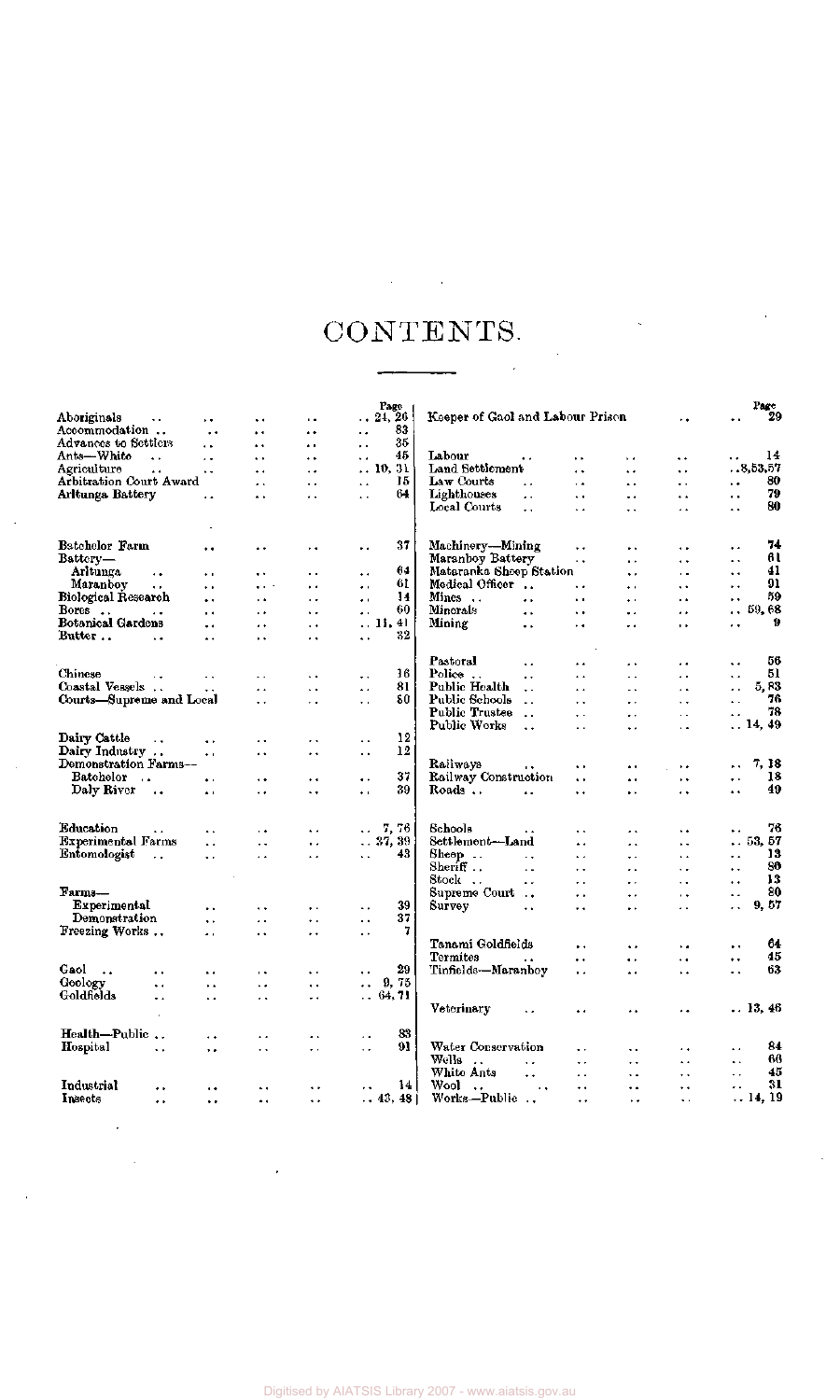### Aboriginal Department, Darwin, 12th July, 1915.

His Excellency the Administrator, Darwin.

### YOUR EXCELLENCY,

On the retirement of Mr. W. G. Stretton, the administrative work of the Aboriginal Department was attached to the Administrator's Office. The record for the past year is rather that of keeping in existence the organization laid down by Professor Spencer and Mr. Stretton, than attempting any new development. I have to thank Mr. any new development. Stretton for the advice and assistance he has so willingly afforded me since his retirement.

2. Speaking broadly, I think it may be said that the work of the Department has resulted in European employers of natives in the townships recognising that the aboriginal is a human being, to be treated as such, and, with few exceptions, one has little fault to find with the humanity of such employers. On the larger stations, I understand, the treatment of natives has always been fairly satisfactory, and it is satisfactory to be able to report that in the new settlement, at the Daly River and at Stapleton, there have been no complaints of the ill-treatment of natives, who appear to be ready and willing to work for any of the settlers. At the same time, if it is true that most employers are beginning to recognise their responsibilitis to the native, there is also the necessity for teaching the native to recognise his share of the bargain in working for the white employer. Experience of the work in connexion with the protection of aborigines shows that the problem of the aborigines should be divided into " town " and " country " conditions, and to attempt to apply the same regulations to each leads to much difficulty.

3. Recognising that the aboriginal problem was different to those of ordinary administration, I obtained your consent to my meeting the inhabitants of Darwin at an open meeting, at which the question from the employers' point of view was fully discussed. A committee has been set up to make suggestions in regard to the amendment of the Act and Ordinance, and the draft of a proposed new Ordinance is nearly complete. Thanks are due to the Chief Protectors of Queensland and West Australia for the information and advice which they have given us.

4. The staff has undergone some changes during the past year. Mr. Beckett remains as inspector, and was absent for some months on a tour of inspection of the southern portion of the Terri-<br>tory. His report is attached hereto, and speaks tory. His report is attached hereto, and speaks for itself. I regret to report that Mr. Godfrey. I regret to report that Mr. Godfrey. who was Protector for the Darwin District, in addition to being Superintendent of the Kahlin Aboriginal Compound, died on 13th March, 1915. Mr. Godfrey's work at Kahlin and in Darwin generally was most successful. He had the confidence of the natives and of European employers, and never spared himself in the performance of his duties. Mrs. Godfrey, who acted as matron of the Conpound, rendered valuable assistance, particularly in regard to teaching the native women and children sewing and domestic duties. Mr. Godfrey was succeeded by Protector MacDonald, transferred from Bowen Straits, to which station he was appointed on the resignation of Protector Murphy. Mr. Kelly, Protector at Pine Creek, has rejoined the police service, as the conditions at Pine Creek

have been considerably altered consequent upon the influx of railway workers, it was considered that the work there could be more easily and economically carried out by the police, whose staff had been increased. Mr. Kelly, of course, remains Protector for the Borroloola District. Mr. P. J. Love is still at the Daly River Station, where a substantial house has been erected, and he also acts as agent for the Advances to Settlers Board. Mrs. Jacobs resigned from the Kahlin School, owing to ill health, and I have pleasure in recording the faithful work performed by this lady whilst in charge of the school. She has been succeeded by Mrs. Holtze, who has had large experience in handling natives, and has known the Territory for many years. Mr. J. Cooper, honorary sub-Protector at Melville Island, also resigned, as he contemplated leaving Melville Island. Mr. Cooper has been of much assistance to the Department, particularly in taking charge of natives addicted to opium smoking and drinking, who required reformative treatment. Now that he has resigned, the question of providing a reformative station on one of the islands will require serious consideration. Both the Bathurst Island and Roper River Missions have willingly afforded all the assistance in their power in receiving natives who could not be trusted, but obviously there are limits to the work of a mission as a reformatory. The Rev. Regis Courbon, of Bathurst Island Mission, has been appointed Honorary Protector in the place of Mr. Cooper. The Rev. H. E. Warren, of Roper Mission Station, has also been appointed Honorary Protector for the district held for the mission operations. I wish to record my special thanks to the Rev. A. E. Lapthorne, Wesleyan clergyman of Darwin, who, when Mrs. Jacobs was taken ill, and it was difficult to fill the position of teacher at the school, acted as such for some two months. Mr. Lapthorne held Sunday School at the Compound during his residence in Darwin, and has in many practical ways shown his desire to assist and uplift the aboriginal.

5. At Oenpelli, dairy cattle which had been landed here from Queensland in very poor condition, and which did not thrive at Daly River. were sent to recuperate. Protector P. Cahill has already sent in a sample of butter from Oenpelli, which was submitted to an export firm in the south. They reported fully\* (see Agricultural Report) and concluded their report as follows:

" On the whole we are pleased with the sample of butter, and we see great possibilities ahead for the successful manufacture of same. . . . It has been proved beyond doubt that tropical countries can produce a butter that will carry and keep equally as well as butter made in more temperate regions."

The latest reports are that the cattle are now looking very well. The butter referred to was manufactured without any artificial refrigeration, monutativity with any aroman rempersion. and in groundry (one of the northern Hortche of the year). To is proposed to comunity and caporination on these thes for the present year, and it results will be sought. Mr. Cahill's wife and niece are will be sought. This coming will and filed are supervising the using experiment, and describe  $\frac{1}{2}$  between  $\frac{1}{2}$   $\frac{1}{2}$   $\frac{1}{2}$   $\frac{1}{2}$  overcome. I hope to make a fuller report when this experiment has been a fuller report when this experiment has been carried further.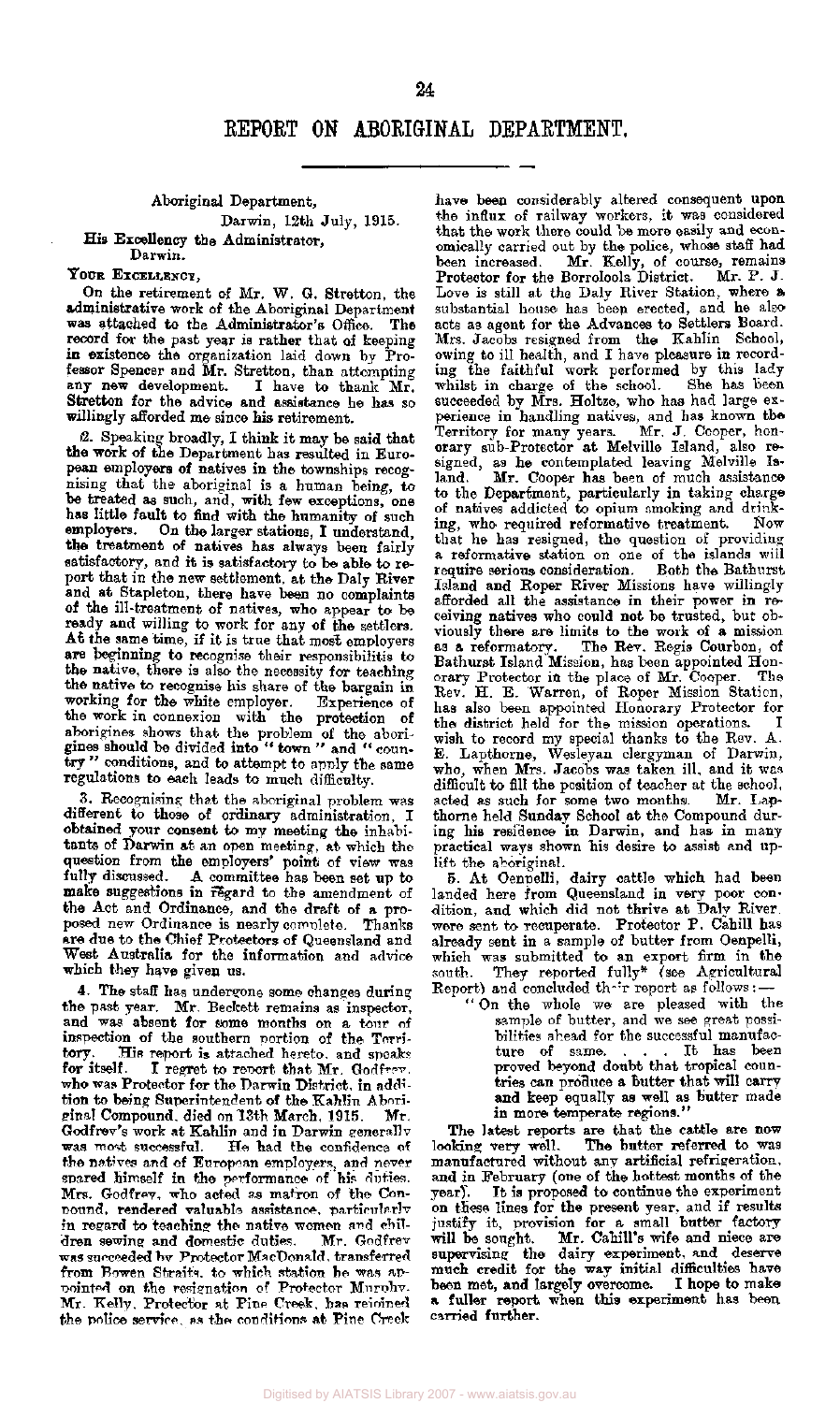6. With a view of reducing the number of buffalo bulls on Woolner reserve, a shooting party was organised by Protector Cahill. Some 360 hides were obtained, and these have been shipped to<br>London. A good deal of the meat was preserved A good deal of the meat was preserved and sent to Kahlin Camp for use there. The war has unsettled the market for hides in the meantime, so that it is impossible to say what the financial results of the buffalo shooting will be.

7. At Kahlin camp, an additional building (used<br>a workroom) has been erected. Ordinary inas a workroom) has been erected. dustrial work has also been continued, and several iron tanks, water canteens, &c , have been manufactured by the natives, under supervision, and sold. The average attendance at the school during the past year was some 25 children (mostly half-caste), and a large quantity of the clothing worn at the camp by the children has been made by themselves under the supervision of the matron (Mrs. Godfrey), who reports that the children take very kindly to such work, provided they do not get too much at a time. The health of the natives in the camps has been satisfactory. although, of course, there have been epidemics of measles and influenza. In addition to the workroom, a bake-house and oven has been erected by the natives, and it is hoped eventually to make all the bread required by the camp.

8. At Pine Creek, the commencement of railway construction created a difficulty which has been<br>reported to you fully. I need only quote your reported to you fully. own report last year, in which you wrote as follows:—"The possible effect on our non-moral native population of a large number of single men engaged in railway construction cannot be contemplated with equanimity, while the results to the men themselves, in a country where venereal diseases are too common, may be deplorable." The results- you feared would be experienced are<br>only too definite. Every effort is being made to Every effort is being made to minimise the evil, but it is an exceedingly difficult task.

9. At Alice Springs, provision has been made for a school for white, half-caste, and quadroon children. The while children attend in the morning, and the coloured in the afternoon; so far, reports are to the effect that good work is being done. The teacher (Mrs. Standley) has also been appointed matron in charge of the bungalow in<br>which the children are housed. Her latest report which the children are housed. is as follows:

" On the 1st April I took up my duties as matron of the half-caste girls' bungalow. I have started the sewing class, which tends to be a great success. Up to date the girls have completed 22 articles, dresses, bodices and knickers for themselves and shirts for the boys. completion of the girls' bungalow I hope

to get everything in full going order. At present doing all I can to improve their condition."

10. *Payment to Natives.*—The payment of wages to natives by various Government Departments has worked quite satisfactorily, and at the end of June there were 290 trust accounts in existence. The total sum standing to the credit was £775 13s. 5d. in current account, and in addition there were six accounts in the Savings Bank with a credit of £85. I have hopes that several of the larger stations in the Territory will also adopt the plan of paying a proportion of the wages earned by the aboriginal to the Protector, so that some idea of thrift may be inculcated.

11. Mission Stations.<sup>1</sup> am pleased to say that the relations between the Department and the mission stations at Bathurst Island and Roper River have been of the utmost cordiality.

12. *Crime.*—The crime list shows a dimunition on the number for the previous year. Only five cases were serious—one for murder and one for manslaughter, and three for assault. The native charged with murder was acquitted, the others being found guilty. There were also fifty-six minor offences. The difficulty of preventing the debauchery of natives by " low-down " Asiatics continues, but with the demolition of the Chinese slums in Darwin, at all events, nefarious practices will be easier to prevent and detect than formerly. Reports of rather an alarming nature were received from Melville Island in regard to alleged murders by natives, and the prevalence of venereal disease amongst them. Mr. Stretton, S.M. (late Chief Protector of Aborigines) and Dr. Holmes (Chief Health Officer) carried out an exhaustive enquiry into these reports, assisted by Inspector Beckett, and, as has already been reported, they found the alleged murders happened several years ago, and that venereal disease was practically nonexistent" at present. That there had been conexistent at present. That there had been con-<br>tamination of the natives by the crews of visiting boats was evident, and I fear there is little doubt such experience will be repeated if many vessels. call at the island. However, the lease of the island has recently changed hands, and it remains to be seen if there is likely to be much changed to be much changed to be much changed.  $\frac{1}{2}$  is management. It is becomes necessary, the  $\frac{1}{2}$  $\mu$  and  $\mu$  of a department of a departmental abort  $\mu$ . tion there, with a departmental aporiginal sta-<br>Constitution with a Protector in charge of the tion there, with a Protector in charge, will be recommended.

I desire to express my thanks to the Inspector of Police and his staff, who spared no pains in carrying out any request which has been made to them. The Chief Health Officer has also afforded much valuable advice, and has inspected the camps on many occasions.

> H. E. CAREY, Chief Protector of Aborigines.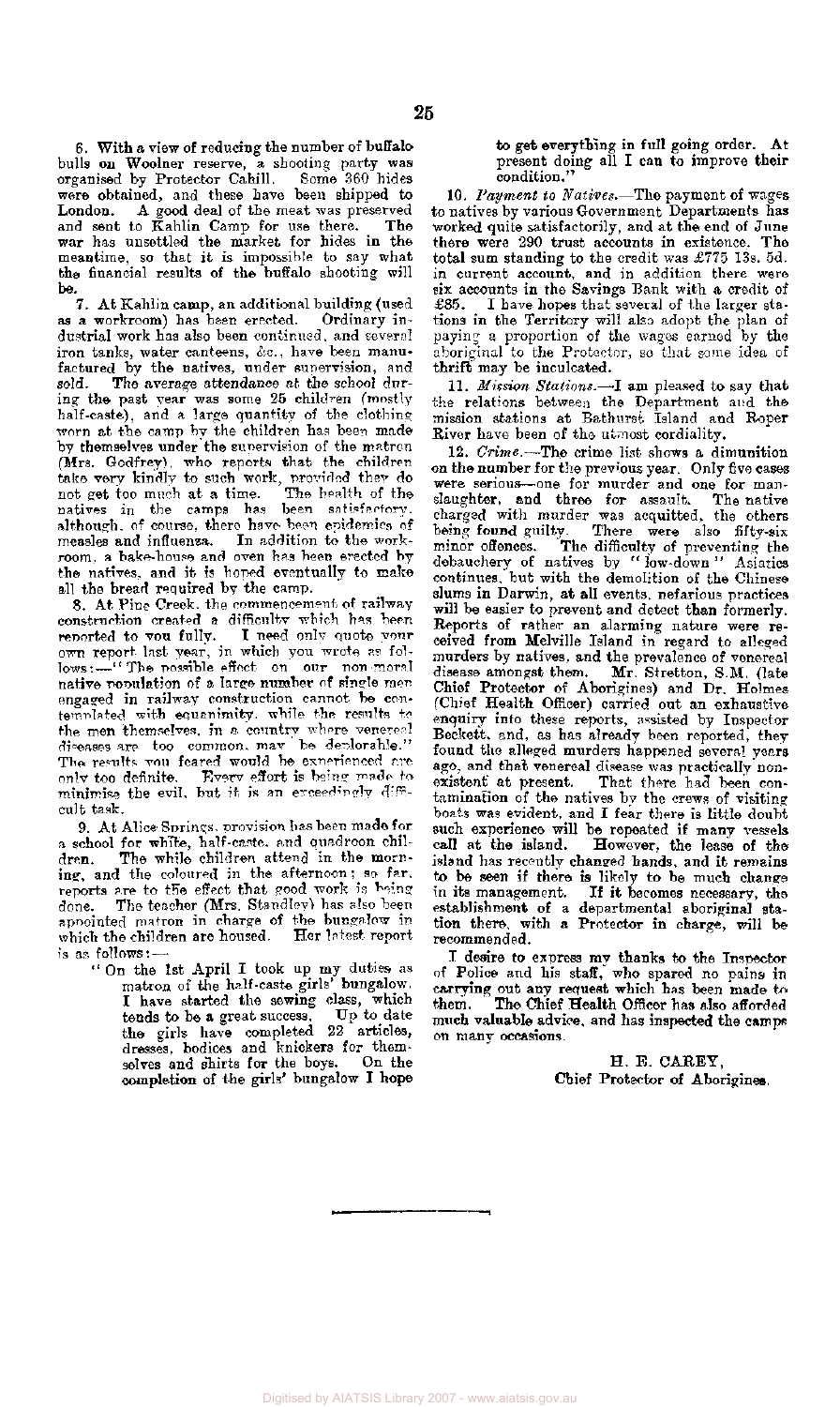The Chief Protector of Aborigines, Darwin. SIR,

I have the honour to submit herewith my report concerning the general condition of aboriginals inspected by me during the period 8th June to 20th December, 1914. I travelled from Darwin to Alice Springs, including divergencies to the Murchison and Davonport Ranges, covering an extensive area comprising the Frew and Elkerdra Rivers, and their tributory creeks. Both these rivers were traversed from end to end, and the natives wherever they could be found visited. Altogether a distance of 3,000 miles was covered.

From January to March I was absent from duty on sick leave, in May I accompanied Mr. Stretton, S.M., and Dr. Holmes, in their inquiries at Melville Island, and at the end of this month I proceed to Boroloola and Roper district on a further extended tour of inspection.

In the settled districts passed through, ong the railway line and at Pine Creek along the railway line and at Pine Creek and Katherine, the natives are under the supervision of police, who are also protectors. In present circumstances the natives are not by any means efficiently protected or controlled. In my opinion they will continue to suffer, and be a constant worry to protectors and the reputable public until a better code of regulations shall be made law, and the punishment of people who unduly interfere with them, be increased to much greater severity. The principle difficulty experienced by all protectors in adequately protecting natives lies in the fact that aboriginal evidence seldom gets credence when opposed to statement made on oath. My own experience, based upon a careful consideration of numerous cases, is that aboriginals rarely give false testimony in a court of law. They invariably regard court proceedings with the greatest seriousness. I have known native evidence to be distorted by native interpreters whose knowledge of the tribal language has been imperfect, but in few cases have I had any reason to doubt the sincerity of the native witness. The testimony of coloured aliens, though usually supported by some peculiar form of oath or affirmation, is no more reliable, frequently very much less so, than that given under a caution, by aboriginals. Moreover, Finally 1114 and the property of the coloured aliens, who are the Asiatics and other coloured aliens, who are the greatest source of trouble amongst the aboriginals, almost always are able to fee a lawyer for their defence, whereas the aboriginal is usually thrown upon his own resources to get through the best way he can. Should the aboriginal be a myall, the chances of a clear presentation of his case are small indeed.

### GOVERNMENT RATIONS.

Further afield where settlement is sparse, aboriginals are for the most part living their lives in their own way contentedly enough, except in several places in the interior, where the haphazard distribution of Government rations has pauperized whole tribes, and rendered them idle, useless and unreliable. This is particularly noticeable in the vicinity of some telegraph stations on the overland telegraph line, where numerous natives hang around waiting for the dole of flour handed out to them from time to time. Owing to the number of natives who share in the distribution,

the allowance to each native is quite insufficient, consequently a whole tribe is kept in a state of constant hunger and whining complaint. It is stated by the distributors of rations that only those who are old and infirm, and the helpless young, get rations. That is true, inasmuch that it is to these that the rations are handed actually, but by reason of the peculiar communistic customs of these people, the rations are in every case passed on to others as soon as they reach the camps. As a matter of fact I have proved, by personal observation, that the old and infirm who are supposed to benefit most, really benefit the least. A most telling instance of the harmful effects of giving indiscriminate charity to a native tribe is exemplified in the Warramunga, which congregate at Tennant's Creek. According to the oldest settlers, this tribe was once the most numerous, most intelligent, and physically the best in Central Australia. They were great hunters, and were independent of all assistance. To-day the greater bulk of the tribe hang around the telegraph station, whining for flour and tobacco, and eking out the pittance given them by bartering stone knives and spear heads with passing travellers and prostituting their women. Moreover, they are the cause of serious trouble to travellers with stock on account of the lack of permanent water at Tennant's Creek. The only water supply at this place in the dry season is a soak-well upon which every one depends, when the waterhole close by dries up. This well gets low at the end of the dry season, but so far as I can learn, it has only once given out entirely. However, travellers are frequently held up and warned that they cannot get water for horses at Tennant's Creek, though at the same time upwards of a hundred natives and their dogs may be making free use of it. There is no reason whatever why this tribe should be encouraged to laze about the telegraph station, kept on Government rations, in a state of semi-starvation, while their natural hunting grounds, unspoiled by the squatter, teeming with game, splendidly and permanently watered, are available to them. The Warramunga tribe can easily obtain a good living on its own heritage along the water-course in the Davenport and Murchison Ranges. The Aluari, a neighbouring and friendly tribe on the east, who have a number of the Warramunga married amongst them, is a really fine tribe of aboriginals, who occupy their country in a state of primitive savagery. This tribe many years ago, when the Frew and Elkedra Rivers were stocked by the Alowie Pastoral Company, endeavoured to drive the settlers away by spearing cattle and attacking camps. According to the old- men of the tribe, with whom I have talked, and white men who were in the country, the tribe suffered terribly for their mistakes. The stock were withdrawn, and the country lay abandoned for over twenty years. When a few years ago the old Frew station block was reoccupied by Messrs. Hanlon and Wickham, who put cattle and horses there, the natives met them with friendliness. A perfect understanding was arrived at by which both sides undertook to respect each other's rights. Mr. Hanlon told me that the natives had frequently rendered him great assistance by informing him of the wandering of his stock into the desert, where they would have perished for the want of water, and that not once had any of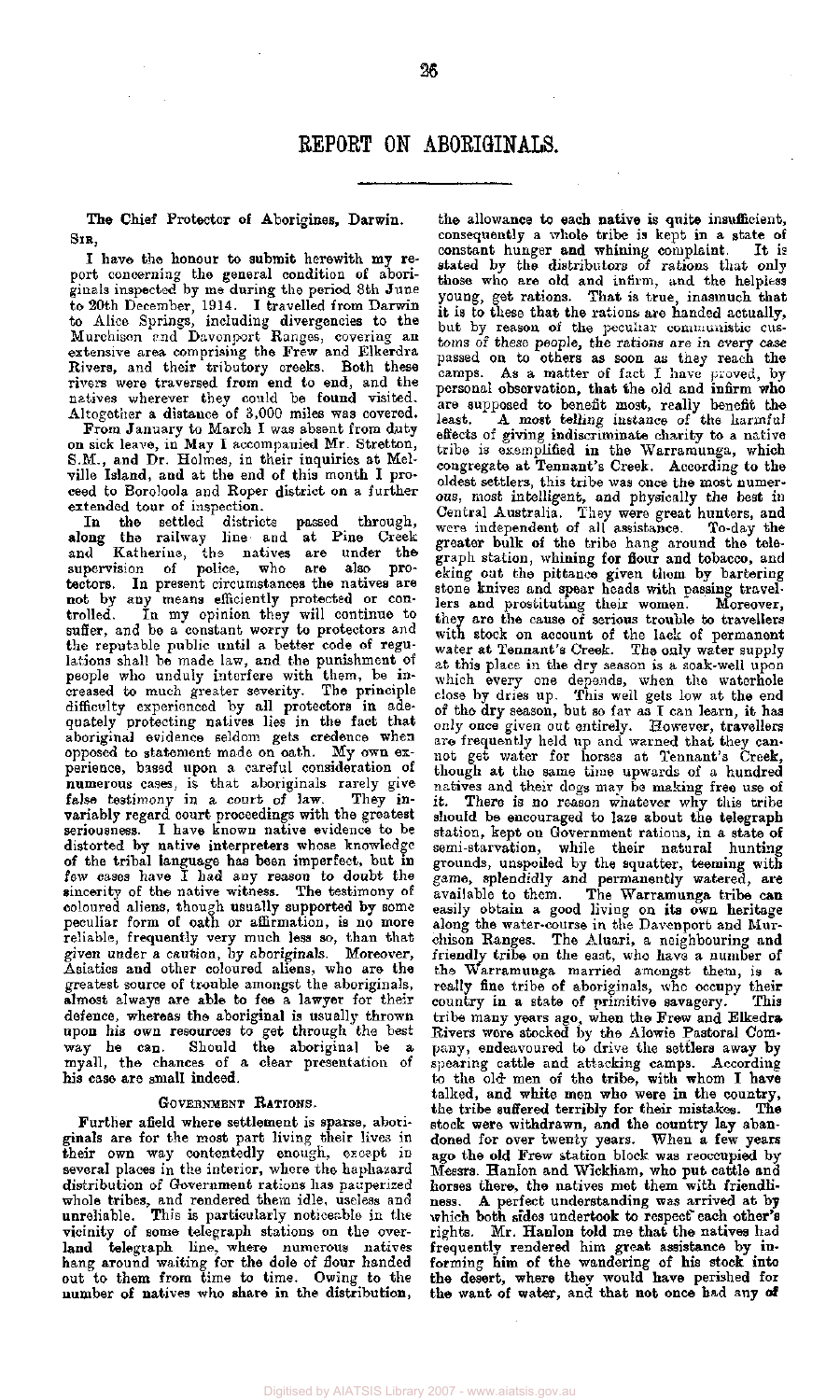his stock been hunted or interfered with in any way. The men have helped him to build huts and yards, and always have shown themselves eager to work and assist when required. In return the grazier gives them a liberal supply of meat whenever he kills, and rations when they work; protects them from molestation, and generally treats them in a fair and friendly way. What the grazier gives the natives in the way of food is a matter of small importance to them from the point of view of supply, for their country contains plenty of food. What the squatter gives is regarded as a friendly gift. During my journey through this part of the country, I did not see one native who was not well nourished and strong, with the exception, of course, of a few men crippled in tribal fights, and a few women injured by tribal punishment.

A good deal of grazing country has recently been applied for in the vicinity of the Frew and Elkedra blocks, and the probability is that the country will soon be stocked. It is to be hoped that the good understanding now established there will be carried on by others who may come in. Provided that the marriage laws and family customs of these people be not interfered with by new comers, there will be no danger of any cutbreak between this fine tribe and the white occupiers of the country. I have purposely dwelt a little on the concerns of the Aluari tribe, in order to make it plain that the Warramunga, who are costing the Government a large sum of money each year, can just as easily maintain themselves on their own grounds which adjoin the Aluari, and are even better provisioned and watered, and with which tribe they can mix with perfect amity.

Another tribe—the Kaitichi—which has settled down round the Barrow Creek telegraph station, is also drawing Government rations, and deriving very little good from same. It is true that in this district waterholes, which formerly were regarded as permanent, have been filled in with drift sand by the encroachments of stock, and the natives, who continued to stay in the vicinity, have had to rely upon the stock wells sunk by the Government. There is, however, good hunting ground and permanent water in the tribal district of these people, to the west of the telegraph line, and on this country the able-bodied members of the tribe can find an abundant living. About a dozen very aged and infirm people are here, who appear to have no tribal friends left; these the Government could easily provide for at a small cost, were the rest of the tribe forced to go out to hunt. That the tribe are not by any means dependent upon Government rations is made clear by the fact that the supply at times runs right out. Months may elapso before the next supply arrives. Yet, although certain well meaning people have made a great to do about starving natives, no natives appear to have died of starvation. A telling instance of the absurdity of many of these alarmist reports was some time ago furof these chainner reports was some once ago furnished at a station on the overland line, from<br>which the report was sent out that aboriginals which the report was some one ends aboriginals to and relief rations immediately. The relief to send relief rations immediately. The relief arrived at its destination over six months afterwards, when everyone had forgotten all about it. walus, when everyone had forgotten an about it.  $m_1$  at  $m_2$  at  $m_3$ ,  $m_4$ ,  $m_5$ ,  $m_6$ ,  $m_7$ ,  $m_8$ ,  $m_1$ ,  $m_1$ ,  $m_2$ ,  $m_1$ ,  $m_2$ ,  $m_3$ ,  $m_1$ muster at barrow Creek, has requently spent mach of his own money in providing for aged aboriginals about his station in times of want. His sympathetic kindness to the natives has been unvarying.

At Alice Springs, the next location south, where rations are being distributed, and in the

selves. Thus many old people are absolutely dependent upon the Government for subsistence; and, as the half-caste progeny and their offspring are rapidly increasing, a well-equipped depot will be a permanent necessity at this centre.. At Alice Well the distribution appears to have been conducted on the wholesale scale; the year's supply received in August, 1914, was finished by the end of the next month.

In regard to Charlotte Waters it is likely that the natives drawing rations there have as much to do with South Australia as the Northern Territory, and some of them come in from the Finke River, where a mission station is subsidized by the Government to assist the natives.

The mining fields at Arltunga having quietened down to a state of inactivity (comparatively), most of the aboriginals who hung about the field have either gone " bush " or gone out amongst the grazing holdings. There seems now to be no need for large supplies at that place. I understand that the Protector at Arltunga did not transmit an order for supplies for 1915.

With the exception of Alice Springs, rations at all other places of distribution might reasonably be cut down by half. I would suggest (with the exception of Alice Springs) the only things sent be flour, tomahawks, blankets, and a few rolls of Turkey red for waistcloths, as the only natives requiring clothes in the far interior are those working for white people; the clothing required for them should be, and probably is, provided by the employers.

I wish to draw attention to the fact that in every instance the aboriginal flour inspected by me was of an inferior quality, in most cases decidedly bad. I do not know whose particular duty it is to pass the rations, but, as the Government pays a fair price for them, it should be somebody's duty to see that a fair article is delivered. It may be contended that the flour deteriorates in transit; to some slight extent this may be so, but as the flour delivered to white consumers generally arrives in fair order and condition, there is no reason why that ordered by the Government for aboriginals should not carry as well.

### HALF-CASTES.

Wherever there is or has been a settlement of white or alien coloured people, half-caste children born of aboriginal mothers, are in evidence. The half-castes noticed by me along the overland telegraph line ranged from infants in arms to adults —men and women. The large proportion of infants makes it plain that the work commenced by the Department of gathering in and educating these children will have to be extended, as they are scattered widely over the whole of the Territory. The task will be no small one, but, in the interests of the children, the work should be undertaken wherever possible. Amongst them are many bright-faced, intelligent boys and girls, who, if given a chance to obtain an elementary education, would be able later in life to look after themselves and compete successfully tor employment in the labour market. In their youth these children live in camps, and assimilate the habits, customs, and superstitions of the full-blooded aboriginals, and when later in life they are impelled by a natural desire to assert the " white side," and live and work with the whites, they find it practically impossible to escape from the